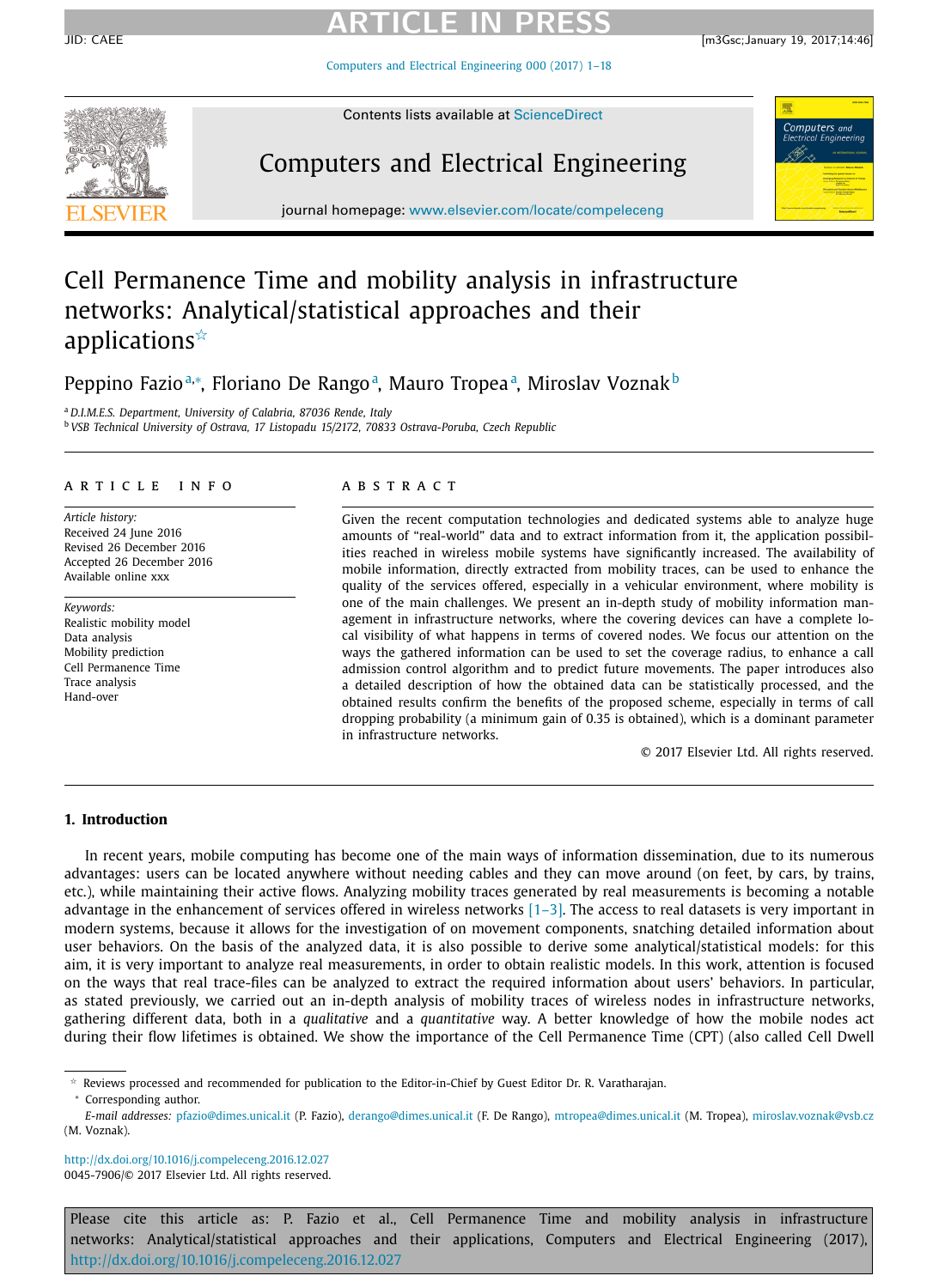## **ARTICLE IN PRESS**

2 *P. Fazio et al. / Computers and Electrical Engineering 000 (2017) 1–18*



**Fig. 1.** The considered scenario, consisting of a mobility geographical region, covered by a certain number of service cells.

Time – CDT) for a mobile communication system, as well as the Hand-over Directional Probability matrix (HDP). We show how to build these structures and describe how they can be used in mobile systems to enhance the overall performance in terms of Quality of Service (QoS). Different additional features can be added to infrastructure wireless systems: mobility prediction (for in-advance reserving of future resources), bandwidth multiplexing (for increasing the number of admitted users, which can benefit from an enhanced transmission quality), enhanced coverage range and Signal-to-Noise Ratio (SNR, by detecting the most crowded places during the different moments of the day), discovering time-of-day periodicity and strong location preference, etc. The considered scenario, in this paper, regards a cellular infrastructure network, as illustrated in Fig. 1. As can be seen, a particular geographical region (a part of London city in Fig. 1) can be fully covered by the infrastructure network, which consists of a certain number of coverage cells (Access Points, Base Stations, LTE microcells, etc.), connected to a backbone, from which the service can be distributed. Each cell has a limited amount of resources (typically radio channels) which are used to satisfy mobile host requests.

In brief, the amount of "mobility regularity" extracted from real traces provides the opportunity to observe high predictability of the patterns [\[4\].](#page--1-0) Nowadays, the interest for these features is migrating also to new research fields, such as opportunistic networks [\[5\]:](#page--1-0) many research activities have focused on inter-contact and contact durations, obtaining different trends for their probability density functions (power-law, exponential, etc.). In addition, in opportunistic ad-hoc networking it is important to understand the opportunities for user devices to interact when users pass close to each other. In general, mobility brings an excellent level of comfort to Mobile Hosts (MHs) but, at the same time, it could introduce serious service degradations if coverage cells are not planned adequately. One of the main issues for Mobile Cellular Networks (MCNs) is represented by the consequence of hand-overs: once an MH leaves a coverage area, bandwidth resources are not available "for sure" in the new cell, because it is dependent on the congestion level of the new location. When a user pays for the perceived service, it is not admissible to have call dropping events, as well as a low level of QoS, in terms of throughput, end-to-end delay and jitter. A detailed analysis of mobility traces can bring sufficient knowledge for predicting future movements and user habits to the system, even if with a certain error probability. The main aim of this work is to show a possible way of considering the content of mobility traces in order to extract some knowledge about user habits. In addition, through the deployment of such information, different additional features can be added to infrastructure wireless systems, such as:

- mobility prediction (for in-advance reserving of future resources);
- bandwidth multiplexing (for increasing the number of admitted users, which can benefit from an enhanced transmission quality);
- enhanced coverage range and Signal-to-Noise Ratio (SNR, by detecting the most crowded places during the different moments of the day);
- discovering time-of-day periodicity and strong location preference.

Please cite this article as: P. Fazio et al., Cell Permanence Time and mobility analysis in infrastructure networks: Analytical/statistical approaches and their applications, Computers and Electrical Engineering (2017), <http://dx.doi.org/10.1016/j.compeleceng.2016.12.027>